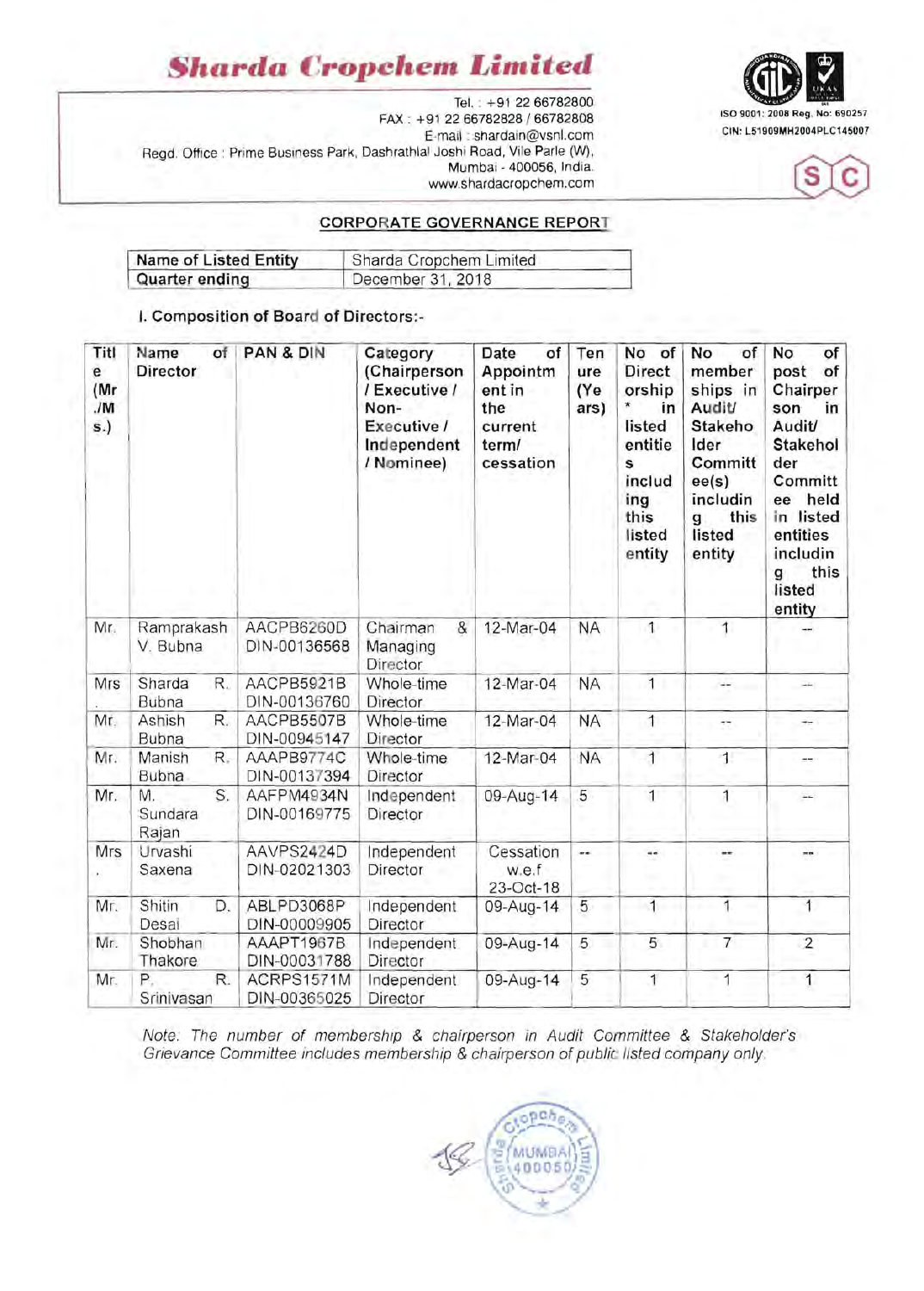# *§harda* **Cropchem** *Limited*

. Tel. • +91 *2266782800*  FAX • +91 *2266782828 / 66782808* ISO 9001 : 2008 Reg. No: 690257 E-mail : shardain@vsnl.com Regd. Office : Prime Business Park, Dashrathlal Joshi Road, Vile Parle (W), Mumbai - 400056, India. www.shardacropchem.com





#### **II. Composition of Committees:-**

| Sr.<br>No.     | of<br>Name<br><b>Committee</b>                   | Committee<br>Name<br>of<br>members | Category<br>(Chairperson/Executive/Non-<br>Executive/Independent/Nominee) |  |  |
|----------------|--------------------------------------------------|------------------------------------|---------------------------------------------------------------------------|--|--|
| $\overline{1}$ | <b>Audit Committee</b>                           | Mr. Shitin Desai                   | Chairman, Independent Director                                            |  |  |
|                |                                                  | Mr. M. S. Sundara Rajan            | Member, Independent Director                                              |  |  |
|                |                                                  | Mr. P. R. Srinivasan               | Member, Independent Director                                              |  |  |
|                |                                                  | Mr. Ramprakash V. Bubna            | Member, Managing Director                                                 |  |  |
|                |                                                  | Mrs. Urvashi Saxena                | Cessation w.e.f 23-Oct-18                                                 |  |  |
| $\overline{a}$ | Nomination &<br>Remuneration<br>Committee        | Mr. M. S. Sundara Rajan            | Chairman, Independent Director                                            |  |  |
|                |                                                  | Mr. Shitin D. Desai                | Member, Independent Director                                              |  |  |
|                |                                                  | Mr. Ramprakash V. Bubna            | Member, Managing Director                                                 |  |  |
|                |                                                  | Mrs. Urvashi Saxena                | Cessation w.e.f 23-Oct-18                                                 |  |  |
| 3              | <b>Stakeholders</b><br>Relationship<br>Committee | Mr. P. R. Srinivasan               | Chairman, Independent Director                                            |  |  |
|                |                                                  | Mr. Shobhan Thakore                | Member, Independent Director                                              |  |  |
|                |                                                  | Mr. Manish Bubna                   | Member, Executive Director                                                |  |  |

### **III. Meeting of Board of Directors:**

| in the previous quarter | quarter   | Date(s) of Meeting (if any)   Date(s) of Meeting (if   Maximum gap between any two<br>any) in the relevant consecutive (in number of days) |
|-------------------------|-----------|--------------------------------------------------------------------------------------------------------------------------------------------|
| $30 - July - 18$        | 31 Oct-18 | 92 Days                                                                                                                                    |

#### IV. Meeting of Committees:-

| of<br>Name<br><b>Committee</b><br>s | Date(s)<br>of<br>meeting of<br>the<br>committee<br>the<br>in<br>quarter | Whether<br>requirement of<br>Quorum met<br>(details) | Date(s)<br>οf<br>the<br>meeting<br>οf<br>committee in the<br>previous quarter | Maximum<br>gap<br>between<br>two<br>any<br>consecutive<br>meetings in number<br>of days |
|-------------------------------------|-------------------------------------------------------------------------|------------------------------------------------------|-------------------------------------------------------------------------------|-----------------------------------------------------------------------------------------|
| Audit<br>Committee                  | 31-Oct-18                                                               | Yes                                                  | 30-July-18                                                                    | 92 days                                                                                 |